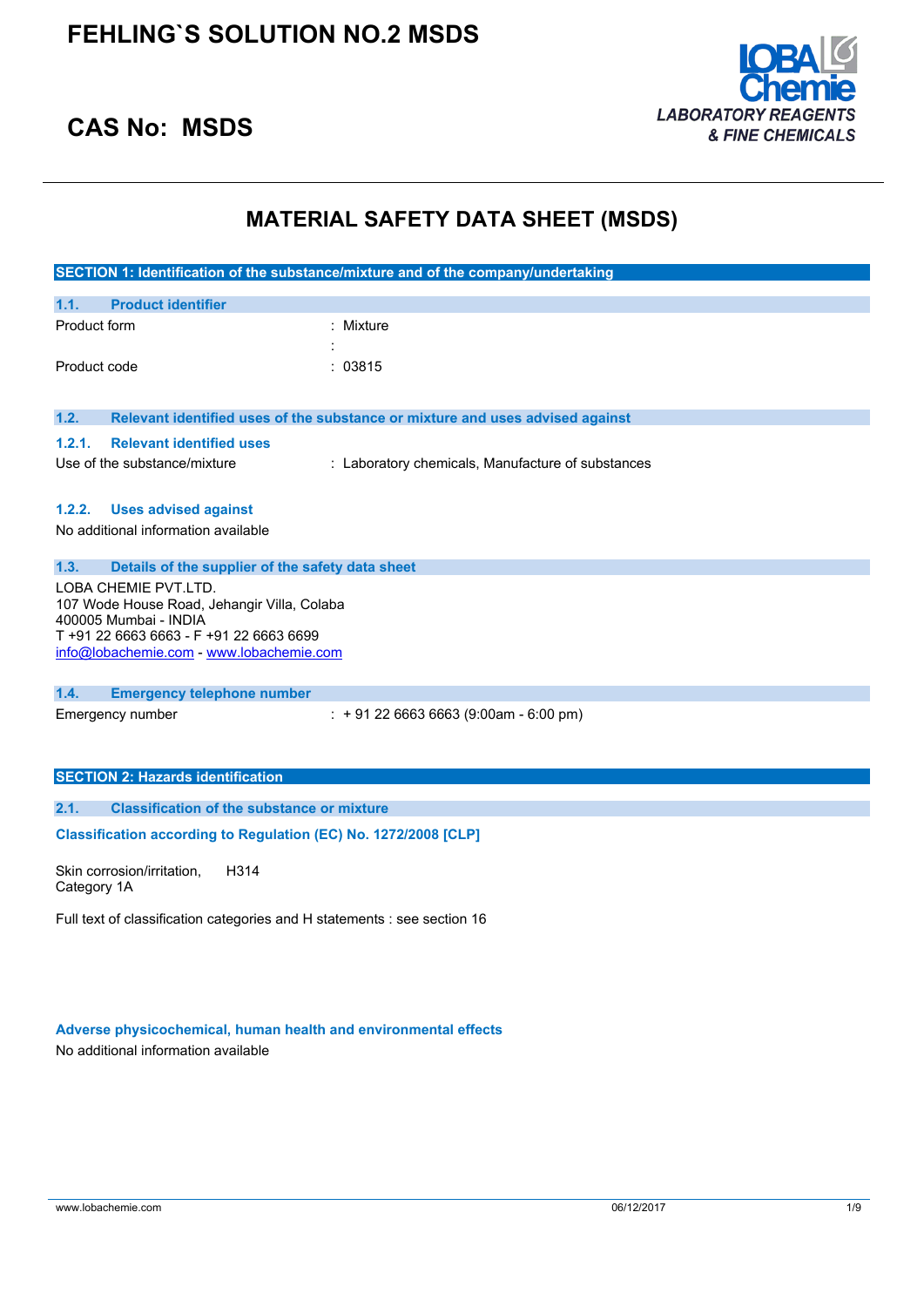Safety Data Sheet

| <b>Label elements</b><br>2.2.                              |                                                                                                                                                                                                                                                                                                             |
|------------------------------------------------------------|-------------------------------------------------------------------------------------------------------------------------------------------------------------------------------------------------------------------------------------------------------------------------------------------------------------|
| Labelling according to Regulation (EC) No. 1272/2008 [CLP] |                                                                                                                                                                                                                                                                                                             |
| Hazard pictograms (CLP)                                    | GHS05                                                                                                                                                                                                                                                                                                       |
| Signal word (CLP)                                          | : Danger                                                                                                                                                                                                                                                                                                    |
| Hazard statements (CLP)                                    | : H314 - Causes severe skin burns and eye damage                                                                                                                                                                                                                                                            |
| Precautionary statements (CLP)                             | : P280 - Wear protective clothing, protective gloves, eye protection, face protection<br>P305+P351+P338 - IF IN EYES: Rinse cautiously with water for several minutes.<br>Remove contact lenses, if present and easy to do. Continue rinsing<br>P310 - Immediately call a POISON CENTER or doctor/physician |
|                                                            |                                                                                                                                                                                                                                                                                                             |

### **2.3. Other hazards**

No additional information available

## **SECTION 3: Composition/information on ingredients**

## **3.1. Substance**

Not applicable

```
3.2. Mixture
```

| <b>Name</b>        | <b>Product identifier</b>               | $\frac{9}{6}$ | <b>Classification according</b><br>to Regulation (EC) No.<br>1272/2008 [CLP] |
|--------------------|-----------------------------------------|---------------|------------------------------------------------------------------------------|
| Water              | (CAS No) 7732-18-5<br>(EC no) 231-791-2 | $50 - 75$     | Not classified                                                               |
| Hidróxido de sodio | (CAS No) 1310-73-2                      | $5 - 10$      | Skin Corr. 1A, H314                                                          |

Full text of H-phrases: see section 16

| <b>SECTION 4: First aid measures</b>             |                               |                                                                                                                                                               |     |
|--------------------------------------------------|-------------------------------|---------------------------------------------------------------------------------------------------------------------------------------------------------------|-----|
|                                                  |                               |                                                                                                                                                               |     |
| 4.1.<br><b>Description of first aid measures</b> |                               |                                                                                                                                                               |     |
| First-aid measures after inhalation              | Get medical advice/attention. | : Remove victim to fresh air and keep at rest in a position comfortable for breathing.                                                                        |     |
| First-aid measures after skin contact            |                               | : Remove/Take off immediately all contaminated clothing. Rinse skin with<br>water/shower. Immediately call a POISON CENTER or doctor/physician.               |     |
| First-aid measures after eye contact             | doctor/physician.             | : Rinse cautiously with water for several minutes. Remove contact lenses, if present<br>and easy to do. Continue rinsing. Immediately call a POISON CENTER or |     |
| First-aid measures after ingestion               | doctor/physician.             | : Rinse mouth. Do NOT induce vomiting. Immediately call a POISON CENTER or                                                                                    |     |
| www.lobachemie.com                               |                               | 06/12/2017                                                                                                                                                    | 2/9 |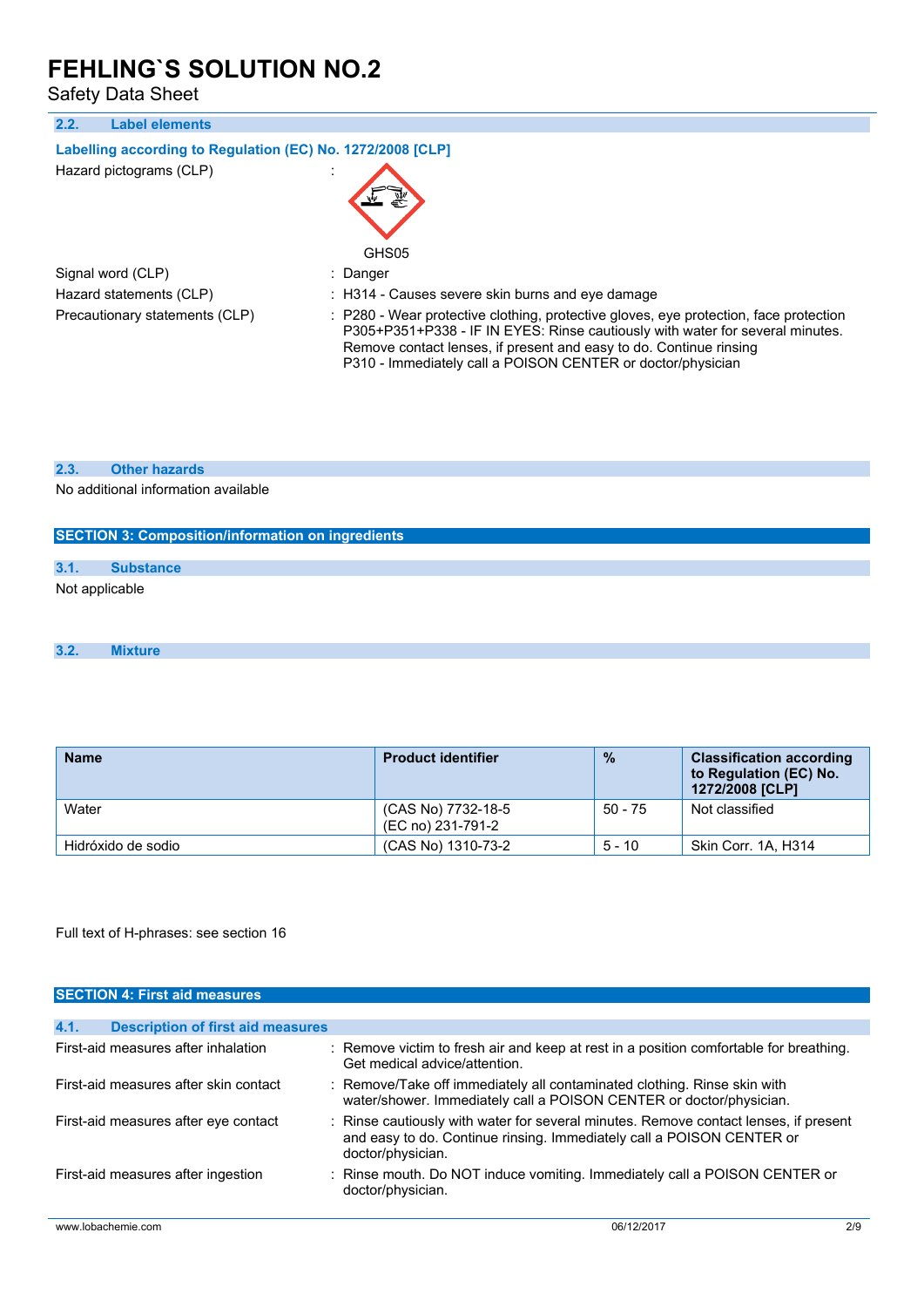Safety Data Sheet

| 4.2.<br>Most important symptoms and effects, both acute and delayed                                  |                                                                                                                                                                                                         |  |  |  |
|------------------------------------------------------------------------------------------------------|---------------------------------------------------------------------------------------------------------------------------------------------------------------------------------------------------------|--|--|--|
| Symptoms/injuries                                                                                    | : Causes severe skin burns and eye damage.                                                                                                                                                              |  |  |  |
| 4.3.<br>Indication of any immediate medical attention and special treatment needed                   |                                                                                                                                                                                                         |  |  |  |
| No additional information available                                                                  |                                                                                                                                                                                                         |  |  |  |
| <b>SECTION 5: Firefighting measures</b>                                                              |                                                                                                                                                                                                         |  |  |  |
| 5.1.<br><b>Extinguishing media</b><br>Suitable extinguishing media<br>Unsuitable extinguishing media | : Water spray. Foam. Dry powder. Carbon dioxide.<br>: Do not use a heavy water stream.                                                                                                                  |  |  |  |
| 5.2.<br>Special hazards arising from the substance or mixture                                        |                                                                                                                                                                                                         |  |  |  |
| No additional information available                                                                  |                                                                                                                                                                                                         |  |  |  |
| 5.3.<br><b>Advice for firefighters</b>                                                               |                                                                                                                                                                                                         |  |  |  |
| Protection during firefighting                                                                       | : Do not enter fire area without proper protective equipment, including respiratory<br>protection.                                                                                                      |  |  |  |
| <b>SECTION 6: Accidental release measures</b>                                                        |                                                                                                                                                                                                         |  |  |  |
| 6.1.                                                                                                 | Personal precautions, protective equipment and emergency procedures                                                                                                                                     |  |  |  |
| 6.1.1.<br>For non-emergency personnel<br><b>Emergency procedures</b>                                 | : Evacuate unnecessary personnel.                                                                                                                                                                       |  |  |  |
| 6.1.2.<br>For emergency responders                                                                   |                                                                                                                                                                                                         |  |  |  |
| Protective equipment                                                                                 | : Use personal protective equipment as required.                                                                                                                                                        |  |  |  |
| <b>Emergency procedures</b>                                                                          | : Ventilate area.                                                                                                                                                                                       |  |  |  |
|                                                                                                      |                                                                                                                                                                                                         |  |  |  |
| 6.2.<br><b>Environmental precautions</b>                                                             |                                                                                                                                                                                                         |  |  |  |
| Avoid release to the environment.                                                                    |                                                                                                                                                                                                         |  |  |  |
| 6.3.<br>Methods and material for containment and cleaning up                                         |                                                                                                                                                                                                         |  |  |  |
| Methods for cleaning up                                                                              | : Collect spillage. On land, sweep or shovel into suitable containers. Soak up spills<br>with inert solids, such as clay or diatomaceous earth as soon as possible.                                     |  |  |  |
| <b>Reference to other sections</b><br>6.4.                                                           |                                                                                                                                                                                                         |  |  |  |
| No additional information available                                                                  |                                                                                                                                                                                                         |  |  |  |
| <b>SECTION 7: Handling and storage</b>                                                               |                                                                                                                                                                                                         |  |  |  |
| 7.1.<br><b>Precautions for safe handling</b>                                                         |                                                                                                                                                                                                         |  |  |  |
| Precautions for safe handling                                                                        | Do not breathe vapours, gas, mist, fume. Avoid contact during pregnancy/while<br>nursing. Avoid contact with skin and eyes. Provide good ventilation in process area<br>to prevent formation of vapour. |  |  |  |
| Hygiene measures                                                                                     | Wash hands and other exposed areas with mild soap and water before eating,<br>drinking or smoking and when leaving work.                                                                                |  |  |  |
| <b>Conditions for safe storage, including any incompatibilities</b><br>7.2.                          |                                                                                                                                                                                                         |  |  |  |
| Technical measures                                                                                   | : Comply with applicable regulations.                                                                                                                                                                   |  |  |  |
| Storage conditions                                                                                   | : Keep container tightly closed. Store in a well-ventilated place. Keep cool.                                                                                                                           |  |  |  |
| 7.3.<br><b>Specific end use(s)</b>                                                                   |                                                                                                                                                                                                         |  |  |  |
| No additional information available                                                                  |                                                                                                                                                                                                         |  |  |  |
| <b>SECTION 8: Exposure controls/personal protection</b>                                              |                                                                                                                                                                                                         |  |  |  |
| 8.1.<br><b>Control parameters</b>                                                                    |                                                                                                                                                                                                         |  |  |  |
| No additional information available                                                                  |                                                                                                                                                                                                         |  |  |  |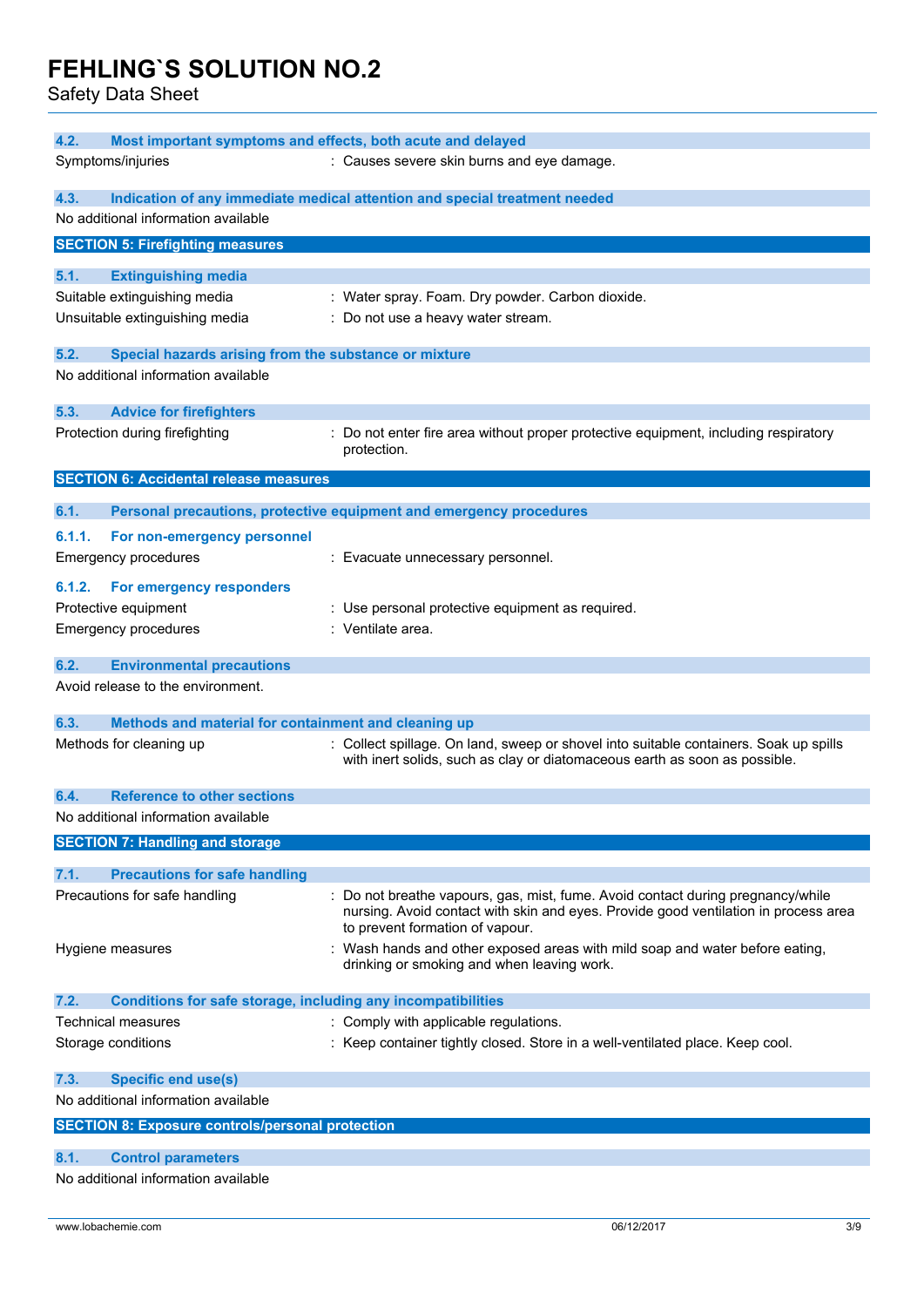| 8.2.<br><b>Exposure controls</b>                              |  |                                   |
|---------------------------------------------------------------|--|-----------------------------------|
| Hand protection                                               |  | Protective gloves                 |
| Eye protection                                                |  | Chemical goggles or face shield   |
| Skin and body protection                                      |  | Wear suitable protective clothing |
| Respiratory protection                                        |  | : Wear respiratory protection     |
| <b>SECTION 9: Physical and chemical properties</b>            |  |                                   |
| Information on basic physical and chemical properties<br>9.1. |  |                                   |
| Physical state                                                |  | : Liquid                          |
| Colour                                                        |  | : No data available               |
| Odour                                                         |  | No data available                 |
| Odour threshold                                               |  | No data available                 |
| рH                                                            |  | No data available                 |
| Relative evaporation rate (butylacetate=1)                    |  | : No data available               |
| Melting point                                                 |  | : No data available               |
| Freezing point                                                |  | No data available                 |
| Boiling point                                                 |  | No data available                 |
| Flash point                                                   |  | : No data available               |
| Auto-ignition temperature                                     |  | : No data available               |
| Decomposition temperature                                     |  | No data available                 |
| Flammability (solid, gas)                                     |  | : No data available               |
| Vapour pressure                                               |  | No data available                 |
| Relative vapour density at 20 °C                              |  | No data available                 |
| Relative density                                              |  | : No data available               |
| Solubility                                                    |  | No data available                 |
| Log Pow                                                       |  | No data available                 |
| Viscosity, kinematic                                          |  | : No data available               |
| Viscosity, dynamic                                            |  | : No data available               |
| Explosive properties                                          |  | : No data available               |
| Oxidising properties                                          |  | No data available                 |
| <b>Explosive limits</b>                                       |  | No data available                 |
|                                                               |  |                                   |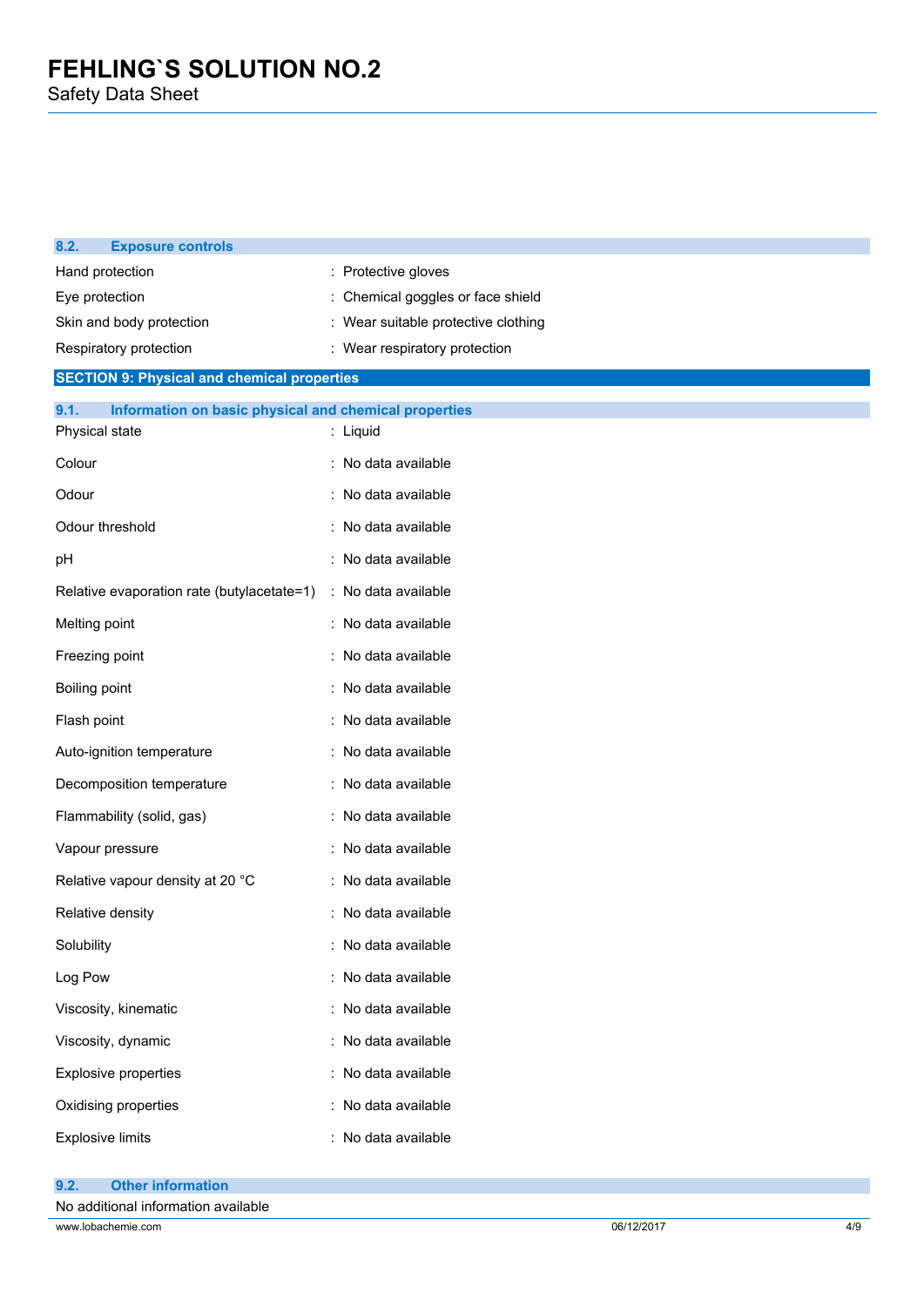## Safety Data Sheet

| <b>SECTION 10: Stability and reactivity</b>           |                                            |  |  |
|-------------------------------------------------------|--------------------------------------------|--|--|
| 10.1.<br><b>Reactivity</b>                            |                                            |  |  |
| Thermal decomposition generates : Corrosive vapours.  |                                            |  |  |
| <b>Chemical stability</b><br>10.2.                    |                                            |  |  |
| No additional information available                   |                                            |  |  |
| <b>Possibility of hazardous reactions</b><br>10.3.    |                                            |  |  |
| No additional information available                   |                                            |  |  |
| <b>Conditions to avoid</b><br>10.4.                   |                                            |  |  |
| Direct sunlight.                                      |                                            |  |  |
| 10.5.<br><b>Incompatible materials</b>                |                                            |  |  |
| No additional information available                   |                                            |  |  |
| <b>Hazardous decomposition products</b><br>10.6.      |                                            |  |  |
| Thermal decomposition generates : Corrosive vapours.  |                                            |  |  |
| <b>SECTION 11: Toxicological information</b>          |                                            |  |  |
| 11.1.<br>Information on toxicological effects         |                                            |  |  |
| Acute toxicity                                        | : Not classified                           |  |  |
|                                                       |                                            |  |  |
| Skin corrosion/irritation                             | : Causes severe skin burns and eye damage. |  |  |
| Serious eye damage/irritation                         | : Serious eye damage, category 1, implicit |  |  |
| Respiratory or skin sensitisation                     | : Not classified                           |  |  |
| Germ cell mutagenicity                                | : Not classified                           |  |  |
| Carcinogenicity                                       | : Not classified                           |  |  |
| Reproductive toxicity                                 | : Not classified                           |  |  |
| Specific target organ toxicity (single<br>exposure)   | : Not classified                           |  |  |
| Specific target organ toxicity (repeated<br>exposure) | : Not classified                           |  |  |
| Aspiration hazard                                     | : Not classified                           |  |  |

### **SECTION 12: Ecological information**

**12.1. Toxicity** No additional information available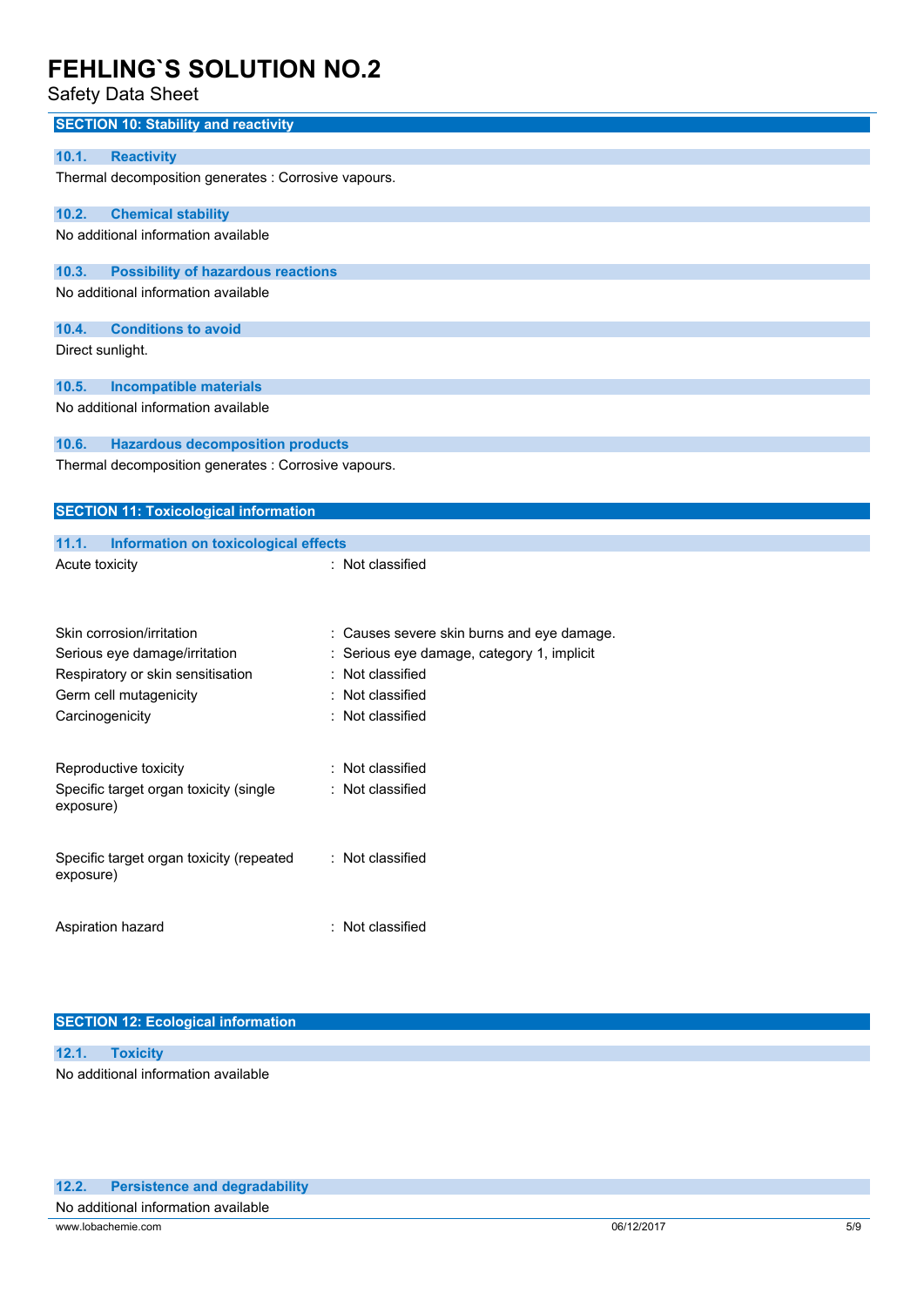Safety Data Sheet

| 12.3.<br><b>Bioaccumulative potential</b>          |                                                 |
|----------------------------------------------------|-------------------------------------------------|
| No additional information available                |                                                 |
|                                                    |                                                 |
| 12.4.<br><b>Mobility in soil</b>                   |                                                 |
| No additional information available                |                                                 |
|                                                    |                                                 |
| 12.5.<br><b>Results of PBT and vPvB assessment</b> |                                                 |
| No additional information available                |                                                 |
|                                                    |                                                 |
|                                                    |                                                 |
| 12.6.<br><b>Other adverse effects</b>              |                                                 |
| No additional information available                |                                                 |
| <b>SECTION 13: Disposal considerations</b>         |                                                 |
|                                                    |                                                 |
| 13.1.<br><b>Waste treatment methods</b>            |                                                 |
| Product/Packaging disposal                         | : Dispose of contents/container to              |
| recommendations                                    |                                                 |
| <b>SECTION 14: Transport information</b>           |                                                 |
| In accordance with ADR / RID / IMDG / IATA / ADN   |                                                 |
|                                                    |                                                 |
|                                                    |                                                 |
| 14.1.<br><b>UN number</b>                          |                                                 |
| UN-No. (ADR)                                       | : 1824                                          |
| UN-No. (IMDG)                                      | : 1824                                          |
| UN-No.(IATA)                                       | 1824                                            |
| UN-No.(ADN)                                        | : Not regulated                                 |
| UN-No. (RID)                                       | : Not regulated                                 |
| 14.2.<br><b>UN proper shipping name</b>            |                                                 |
| Proper Shipping Name (ADR)                         | : SODIUM HYDROXIDE SOLUTION                     |
| Proper Shipping Name (IMDG)                        | : SODIUM HYDROXIDE SOLUTION                     |
| Proper Shipping Name (IATA)                        | SODIUM HYDROXIDE SOLUTION                       |
| Proper Shipping Name (ADN)                         | : Not regulated                                 |
| Proper Shipping Name (RID)                         | : Not regulated                                 |
| Transport document description (ADR)               | : UN 1824 SODIUM HYDROXIDE SOLUTION, 8, II, (E) |
| Transport document description (IMDG)              | : UN 1824 SODIUM HYDROXIDE SOLUTION, 8, II      |
| Transport document description (IATA)              | : UN 1824 SODIUM HYDROXIDE SOLUTION, 8, II      |
|                                                    |                                                 |
| 14.3.<br><b>Transport hazard class(es)</b>         |                                                 |
| <b>ADR</b>                                         |                                                 |
| Transport hazard class(es) (ADR)                   | : 8                                             |
| Danger labels (ADR)                                | : 8                                             |
|                                                    |                                                 |
|                                                    |                                                 |
|                                                    |                                                 |
|                                                    |                                                 |
|                                                    |                                                 |
| <b>IMDG</b>                                        |                                                 |
| Transport hazard class(es) (IMDG)                  | : 8                                             |
|                                                    |                                                 |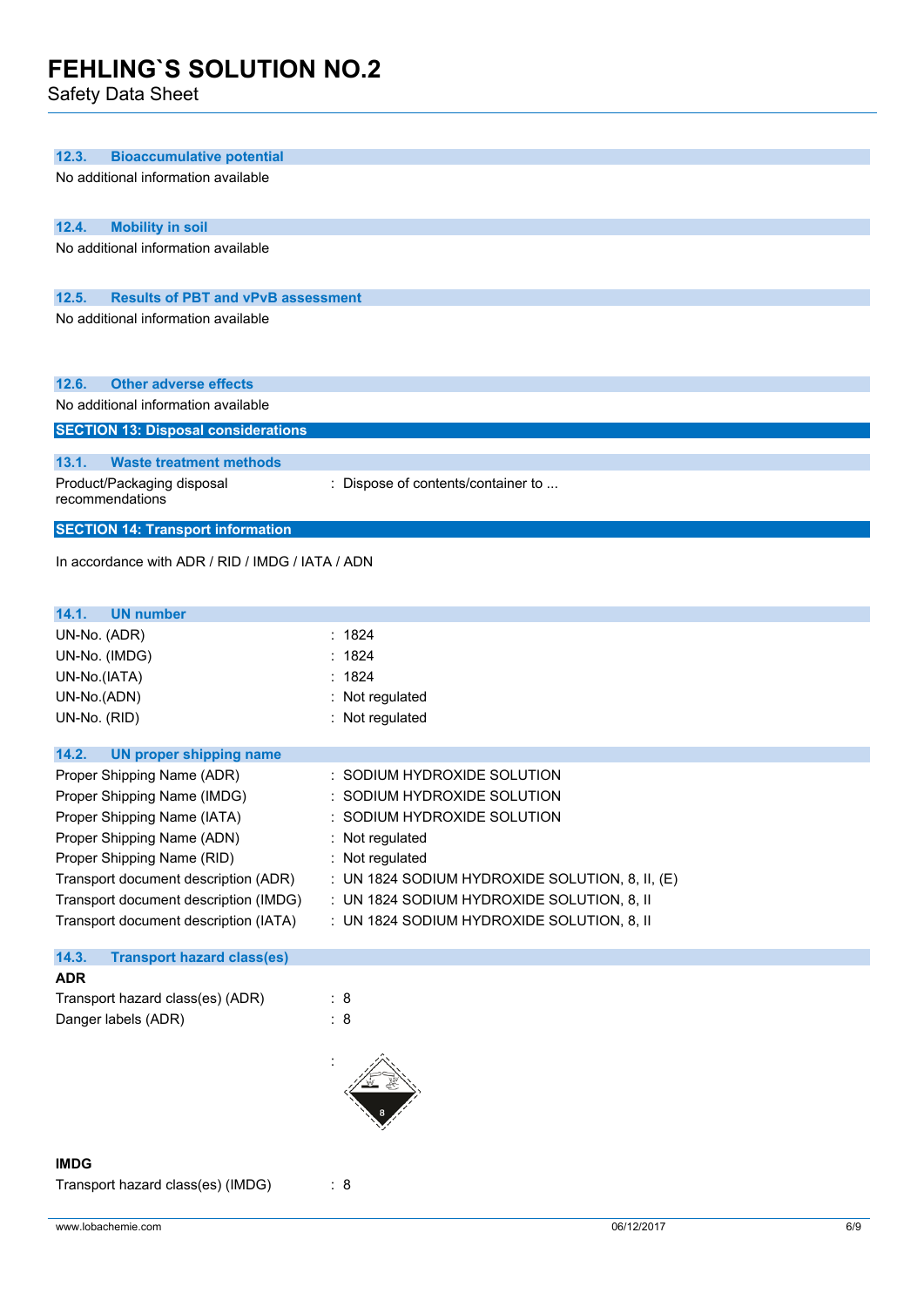## Safety Data Sheet

| Danger labels (IMDG)                         | : 8                                      |
|----------------------------------------------|------------------------------------------|
|                                              |                                          |
| <b>IATA</b>                                  |                                          |
| Transport hazard class(es) (IATA)            | : 8                                      |
| Hazard labels (IATA)                         | $\therefore$ 8                           |
|                                              |                                          |
| <b>ADN</b>                                   |                                          |
| Transport hazard class(es) (ADN)             | : Not regulated                          |
|                                              |                                          |
| <b>RID</b>                                   |                                          |
| Transport hazard class(es) (RID)             | : Not regulated                          |
| 14.4.<br><b>Packing group</b>                |                                          |
| Packing group (ADR)                          | $\therefore$ II                          |
| Packing group (IMDG)                         | $\mathbb{R}^{\mathbb{N}}$                |
| Packing group (IATA)                         | $\therefore$ II                          |
| Packing group (ADN)                          | : Not regulated                          |
| Packing group (RID)                          | : Not regulated                          |
| 14.5.<br><b>Environmental hazards</b>        |                                          |
| Dangerous for the environment                | : No                                     |
| Marine pollutant                             | : No                                     |
| Other information                            | : No supplementary information available |
|                                              |                                          |
| 14.6.<br><b>Special precautions for user</b> |                                          |
|                                              |                                          |

| - Overland transport                                         |               |
|--------------------------------------------------------------|---------------|
| Classification code (ADR)                                    | : C5          |
| Limited quantities (ADR)                                     | : 1L          |
| Excepted quantities (ADR)                                    | E2            |
| Packing instructions (ADR)                                   | : P001, IBC02 |
| Mixed packing provisions (ADR)                               | : MP15        |
| Portable tank and bulk container<br>instructions (ADR)       | : T7          |
| Portable tank and bulk container special<br>provisions (ADR) | $:$ TP2       |
| Tank code (ADR)                                              | : L4BN        |
| Vehicle for tank carriage                                    | : AT          |
| Transport category (ADR)                                     | : 2           |
| Hazard identification number (Kemler No.)                    | : 80          |
| Orange plates                                                |               |
|                                                              |               |
|                                                              |               |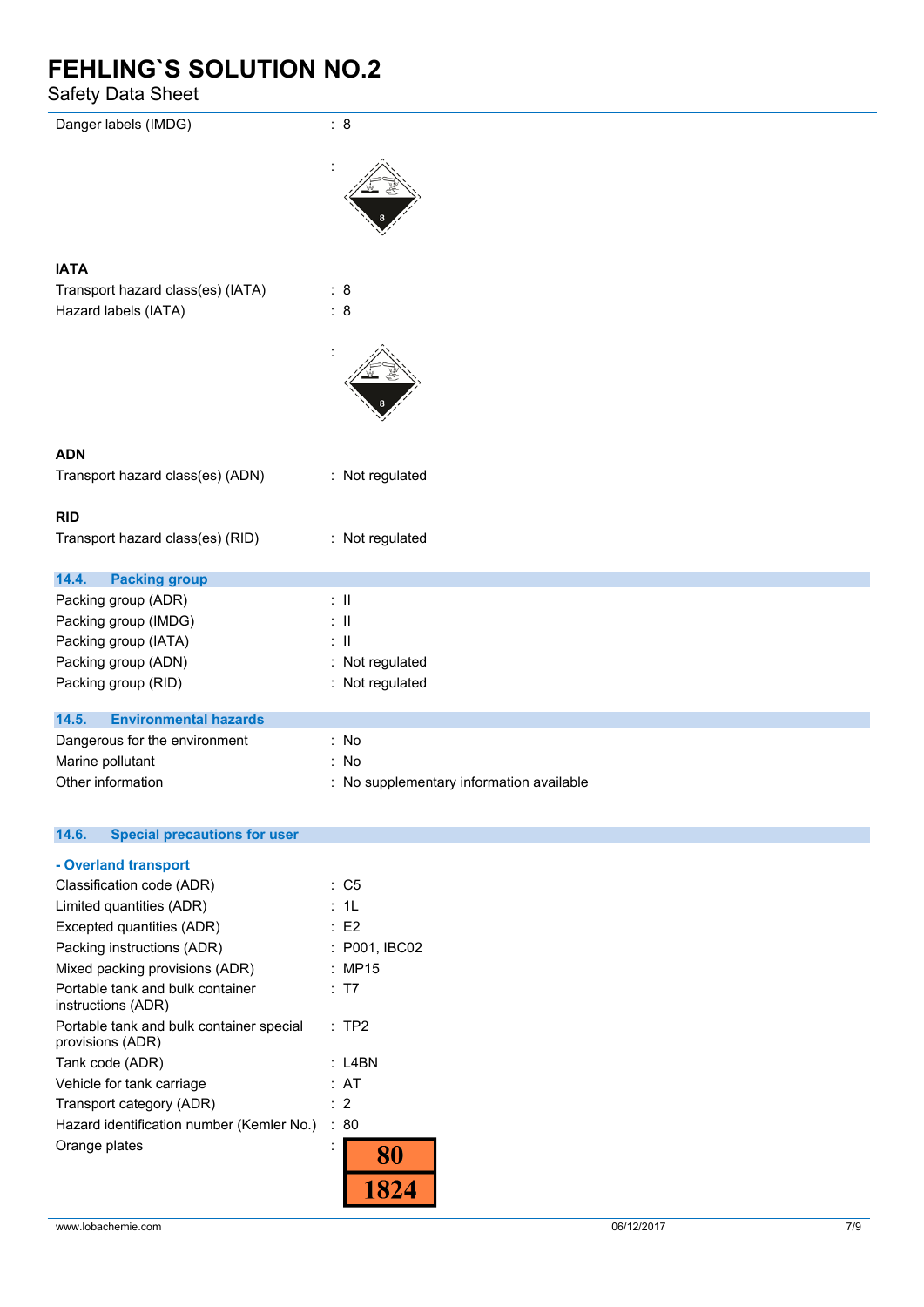## Safety Data Sheet

| Tunnel restriction code (ADR)                   |    | : E            |
|-------------------------------------------------|----|----------------|
| EAC code                                        |    | : 2R           |
| - Transport by sea                              |    |                |
|                                                 |    |                |
| Limited quantities (IMDG)                       |    | : 1 L          |
| Excepted quantities (IMDG)                      |    | E2             |
| Packing instructions (IMDG)                     | ÷  | P001           |
| IBC packing instructions (IMDG)                 | ÷  | IBC02          |
| Tank instructions (IMDG)                        |    | : T7           |
| Tank special provisions (IMDG)                  |    | :TP2           |
| EmS-No. (Fire)                                  |    | $: F-A$        |
| EmS-No. (Spillage)                              |    | : S-B          |
| Stowage category (IMDG)                         |    | : A            |
| Segregation (IMDG)                              |    | : SG35         |
| MFAG-No                                         |    | : 154          |
| - Air transport                                 |    |                |
| PCA Excepted quantities (IATA)                  |    | E2             |
| PCA Limited quantities (IATA)                   |    | : Y840         |
| PCA limited quantity max net quantity<br>(IATA) | t. | 0.5L           |
| PCA packing instructions (IATA)                 |    | : 851          |
| PCA max net quantity (IATA)                     |    | 1L             |
| CAO packing instructions (IATA)                 |    | : 855          |
| CAO max net quantity (IATA)                     |    | 30L            |
| Special provision (IATA)                        |    | A <sub>3</sub> |
| ERG code (IATA)                                 |    | : 8L           |

#### **- Inland waterway transport**

Not regulated

#### **- Rail transport**

Not regulated

### **14.7. Transport in bulk according to Annex II of MARPOL 73/78 and the IBC Code**

Not applicable

#### **SECTION 15: Regulatory information**

**15.1. Safety, health and environmental regulations/legislation specific for the substance or mixture**

### **15.1.1. EU-Regulations**

Contains no substances with Annex XVII restrictions Contains no REACH candidate substance

Contains no REACH Annex XIV substances.

### **15.1.2. National regulations**

### **Germany**

AwSV/VwVwS Annex reference : Water hazard class (WGK) 3, strongly hazardous to water (Classification according to AwSV, Annex 1)